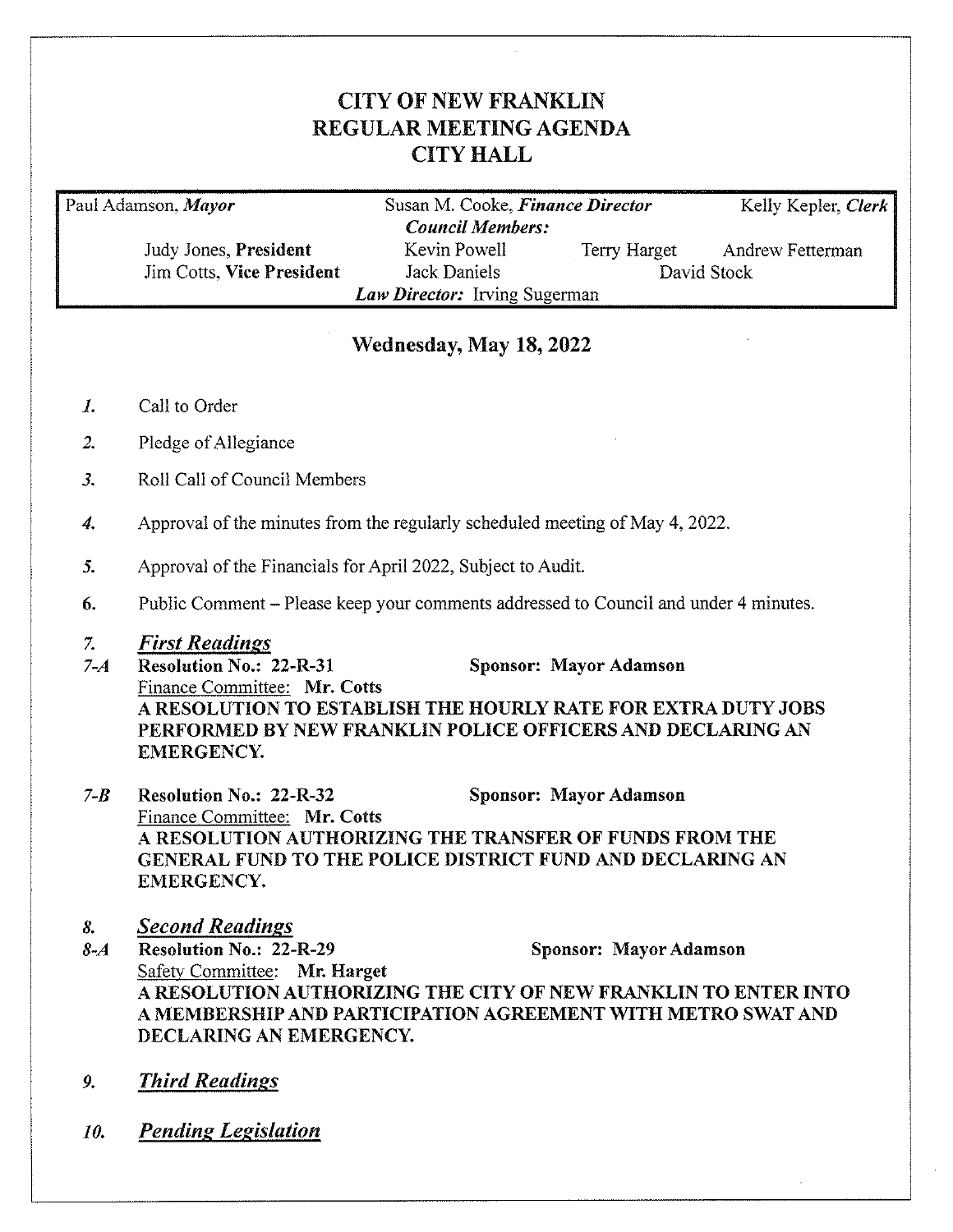- Mayor's Report  $II.$
- Finance Report 12.
- Old Business 13.
- New Business 14.
- Public Questions and Answers on Issues Raised at Meeting 15.
- 16. **Executive Session**
- $17.$ Adjournment

# **Next Council Meeting June 1, 2022**

 $\sim$   $\sim$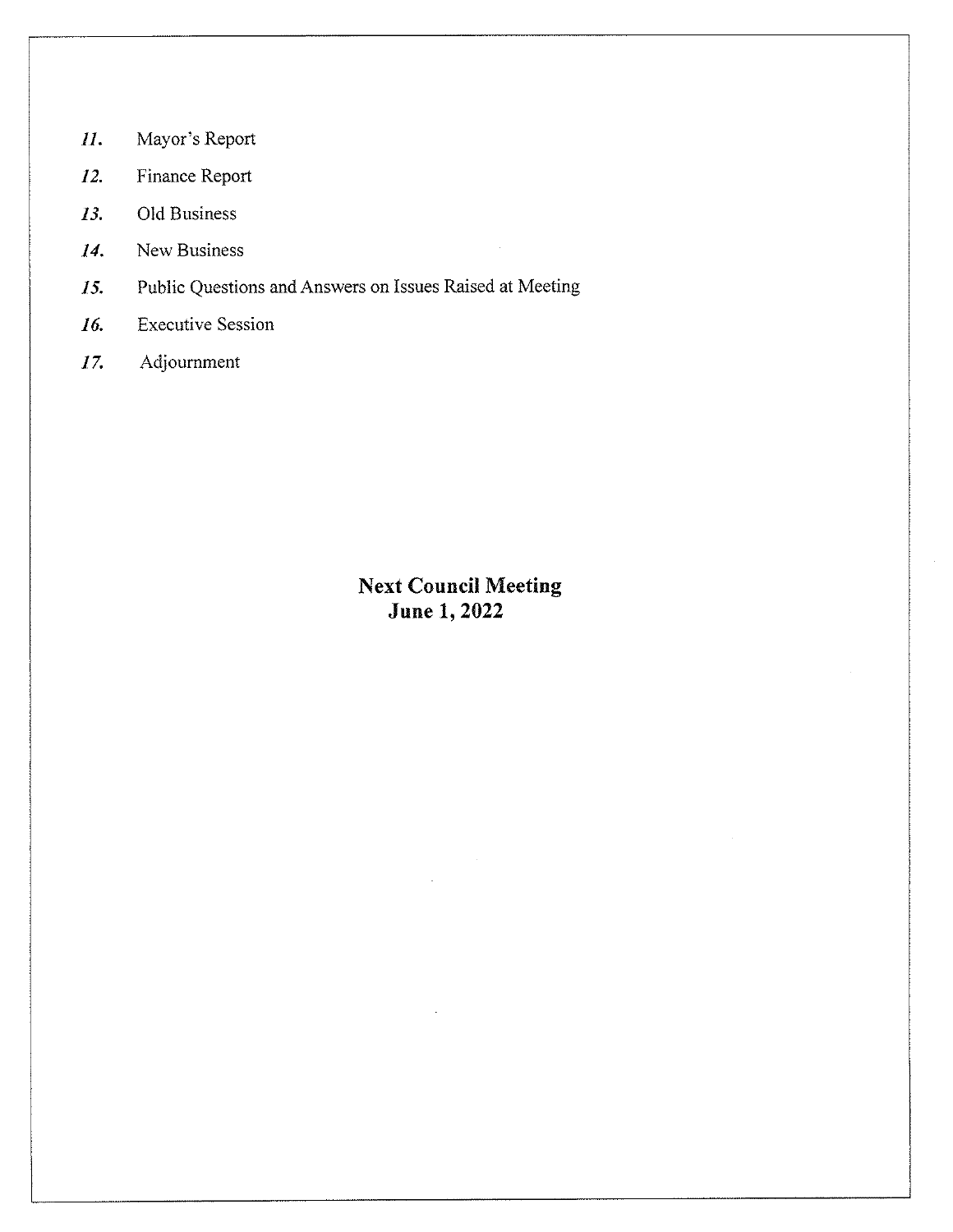| <b>RESOLUTION NO:</b> | $22 - R - 31$        |  |
|-----------------------|----------------------|--|
| <b>SPONSOR:</b>       | <b>MAYOR ADAMSON</b> |  |
| <b>INTRODUCED:</b>    | MAY 18, 2022         |  |

### **A RESOLUTION TO ESTABLISH THE HOURLY RATE FOR EXTRA DUTY JOBS PERFORMED BY NEW FRANKLIN POLICE OFFICERS AND DECLARING AN EMERGENCY.**

WHEREAS, New Franklin Police Officers are hired to work extra jobs; and

WHEREAS, the current rate for extra jobs is \$27 per hour; and

WHEREAS, the Police Department has requested that the rate be increased to \$30 per hour; and

WHEREAS, the extra duty fees are paid by the company or person using the officer and are not paid by New Franklin except for New Franklin sponsored events.

**NOW, THEREFORE, BE IT RESOLVED BY THE COUNCIL OF THE CITY OF NEW FRANKLIN, COUNTY OF SUMMIT, AND STATE OF OHIO, THAT**:

#### **SECTION ONE:**

The rate for extra duty jobs performed by New Franklin Police Officers is set at \$30 per hour. This rate shall be retroactive to February 16, 2022.

#### **SECTION TWO:**

The City of New Franklin finds and determines that all formal actions of this Council concerning and relating to the adoption of this Resolution were taken in open meetings of this Council and any deliberation of this Council and any other Committees that resulted in those formal actions were in meetings open to the public, in compliance with all legal requirements.

#### **SECTION THREE:**

Council declares this to be an emergency immediately necessary for the preservation of the public peace, health, safety and welfare of the citizens of New Franklin since the rate increase is<br>retroactive. Provided that this legislation receives the retroactive. Provided that this legislation receives the affirmative vote of two-thirds of the members elected or appointed to Council, it shall take effect and be in force immediately upon its passage and approval by the Mayor; otherwise, it shall take effect and be in force at the earliest time allowed by law.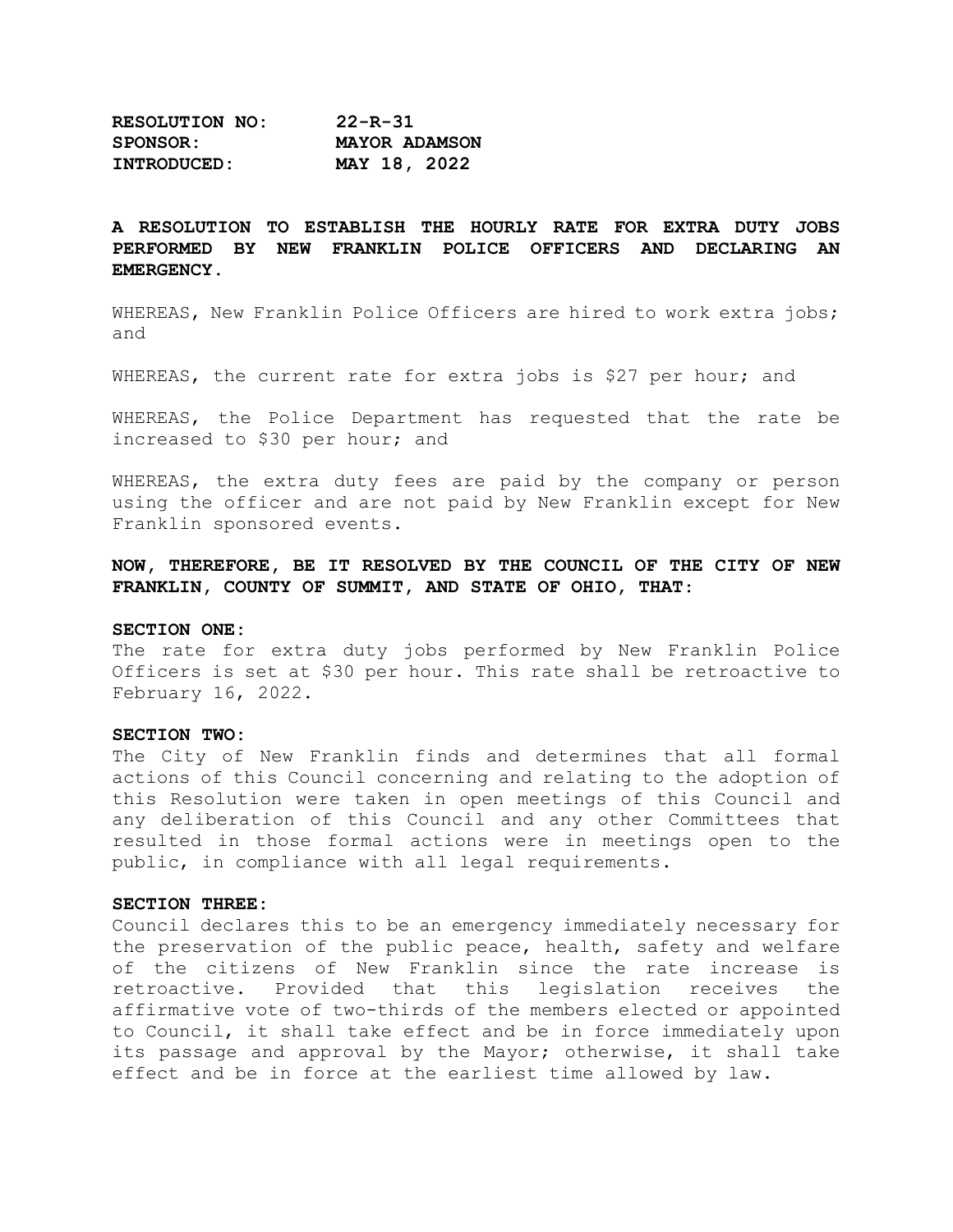| ADOPTED:               |        |                                        |           |  |
|------------------------|--------|----------------------------------------|-----------|--|
|                        |        |                                        |           |  |
| Kelly Kepler, Clerk    |        | Judy Jones, President<br>$22 - R - 31$ |           |  |
| APPROVED: 2022         |        |                                        |           |  |
|                        |        |                                        |           |  |
| Paul F. Adamson, Mayor |        |                                        |           |  |
| ENACTED EFFECTIVE:     |        |                                        |           |  |
| ON ROLL CALL: Cotts    |        | Daniels                                | Fetterman |  |
|                        |        |                                        |           |  |
|                        | Harget | Jones                                  | Powell    |  |
|                        | Stock  |                                        |           |  |
|                        |        |                                        |           |  |
| Publications on        |        | and                                    |           |  |
|                        |        |                                        |           |  |

\_\_\_\_\_\_\_\_\_\_\_\_\_\_\_\_\_\_\_\_\_\_\_\_\_\_\_\_\_\_\_ Kelly Kepler, Clerk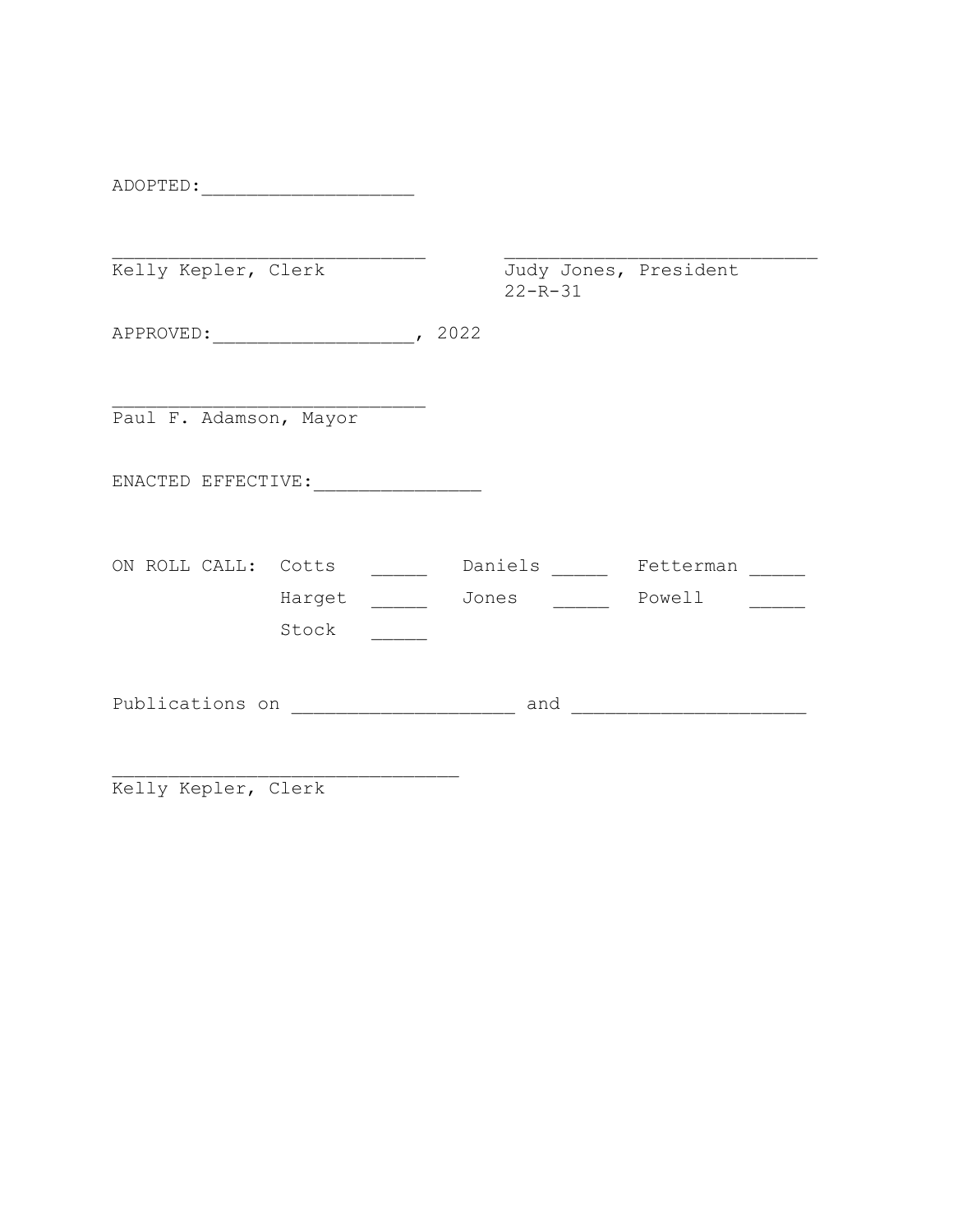| <b>RESOLUTION NO:</b> | $22 - R - 32$        |
|-----------------------|----------------------|
| <b>SPONSOR:</b>       | <b>MAYOR ADAMSON</b> |
| INTRODUCED:           | MAY 18, 2022         |

### **A RESOLUTION AUTHORIZING THE TRANSFER OF FUNDS FROM THE GENERAL FUND TO THE POLICE DISTRICT FUND AND DECLARING AN EMERGENCY.**

WHEREAS, the City of New Franklin Council deems it necessary to transfer funds from the General Fund to the Police District Fund and;

**NOW, THEREFORE, BE IT RESOLVED BY THE COUNCIL OF THE CITY OF NEW FRANKLIN, COUNTY OF SUMMIT, AND STATE OF OHIO, THAT:**

#### **SECTION ONE:**

The City of New Franklin Council hereby authorizes the following transfer of funds:

From the General Fund (1000-101-5901) to the Police District Fund (2901-000-4899)in the amount of \$200,000.00.

#### **SECTION TWO:**

The City of New Franklin finds and determines that all formal actions of this Council concerning and relating to<br>the adoption of this legislation were taken in open adoption of this legislation were taken meetings of this Council and any deliberation of this Council and any other Committees that resulted in those formal actions were in meetings open to the public, in compliance with all legal requirements.

### **SECTION THREE:**

Council declares this to be an emergency immediately necessary for the preservation of the public peace, health, safety and welfare of the citizens of New Franklin as a portion of the Police Budget is through transfers from the General Fund. Provided that this legislation receives the affirmative vote of two-thirds of the members elected or appointed to Council, it shall take effect and be in force immediately upon its passage and approval by the Mayor; otherwise, it shall take effect and be in force at the earliest time allowed by law.